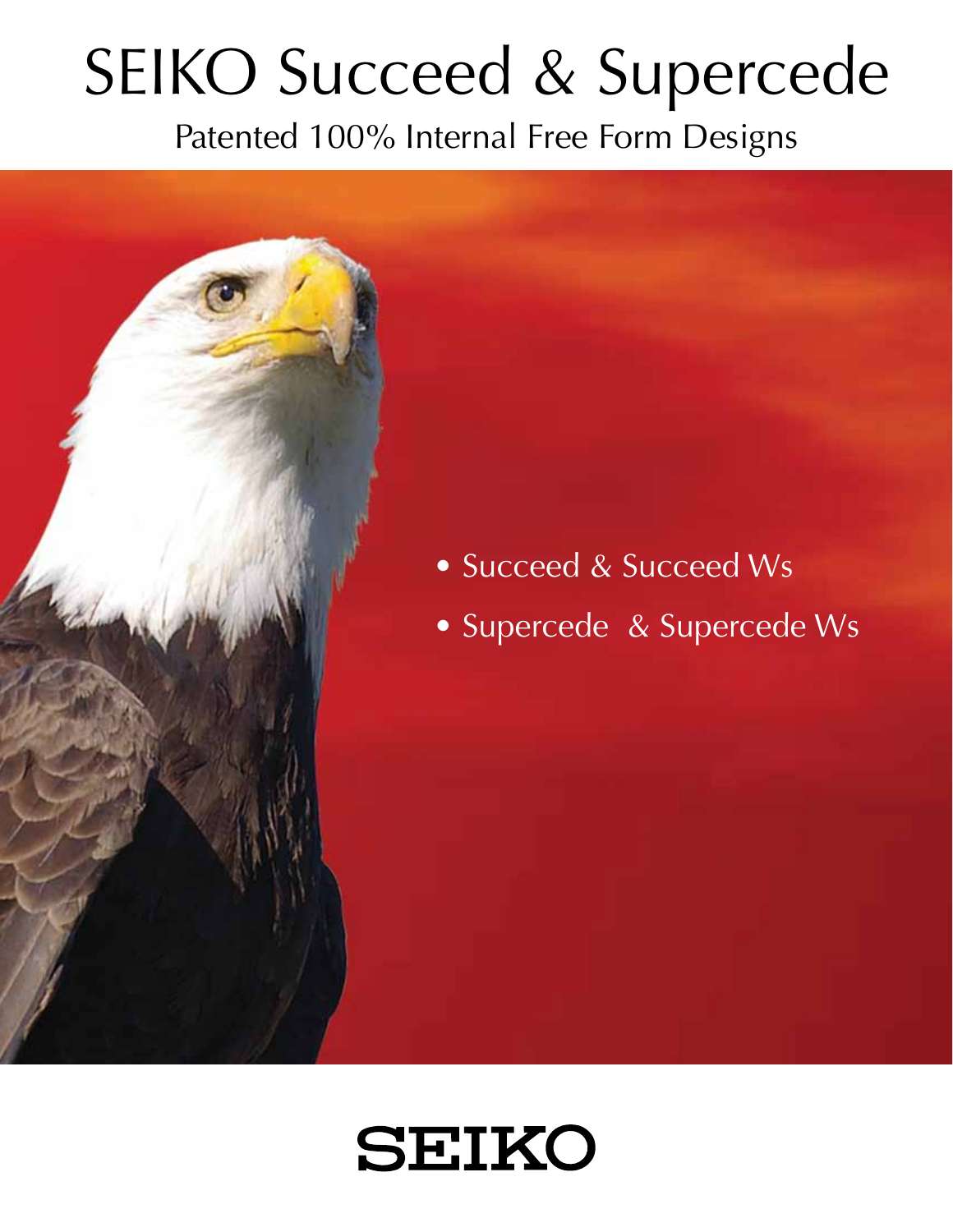## **SEIKO, A NAME KNOWN AROUND THE WORLD**

for quality and innovation is also the world leader in cutting-edge technology for progressive addition lenses. Seiko *internal* free-form lenses have been available in the world market for over a decade and, after years of continual design advances, are now available from your favorite optical laboratory. Seiko's patented, 100% back surface designs eliminate the factors that result in non-adapts, with wider, clearer fields of view in all areas of the lens.

Thanks to the recent advances in digital lens processing, progressive lens wearers can now experience levels of optical performance that were previously unavailable using conventional technology.

 Seiko's patented\* internal freeform progressive lens designs create a totally new type of progressive lens. First time wearers are amazed by the clear and stable distance vision, while experienced wearers appreciate the extra-wide visual fields–near, far and in-between.

#### **Eliminates Distortion**

Seiko's patented design is the first to use a perfect sphere on the front surface of the lens. This eliminates the magnification factors that cause virtually all of the swim and sway distor-

tion found in conventional progressive addition lenses. The result is smooth vision throughout the lens, with no distortion.

#### **Wider Fields of View**

With the entire prescription on the back surface of the lens, closer to the wearer's eye, the field of view is wider. The intermediate area in a Seiko internal free-form lens is up to 35% wider than other lens designs.

Progressive lens designs are usually described as being harder or softer, depending on their design and the features they offer the wearer.

A hard design has a more restricted intermediate area, but provides a much wider reading area. A soft design has a wider intermediate area preferred by computer users.

#### **Optically Precise Rx's**

Older progressive lens designs use only a few base curves, each designed to accommodate a wide range of powers. Each base curve has only one optimum spherical Rx at the center of its range. Lens optics are compromised by off-center power error and unwanted astigmatism as you move from the one specific optically precise sphere power.

Seiko free-form lens designs do not suffer from these base curve limitations. Instead, toric and progressive surfaces are combined and customized to the exact Rx. The wearer receives a truly customized lens with an exact prescription in each area of the lens. Patient accommodation is automatic, as each lens is truly prescription-specific.

\* Seiko Epson Corporation owns the intellectual property rights (patent #6,019,470) in the United States, to

produce/distribute/sell/market lenses that combine the toric and progressive powers onto the back surface (eye side) of the lens.

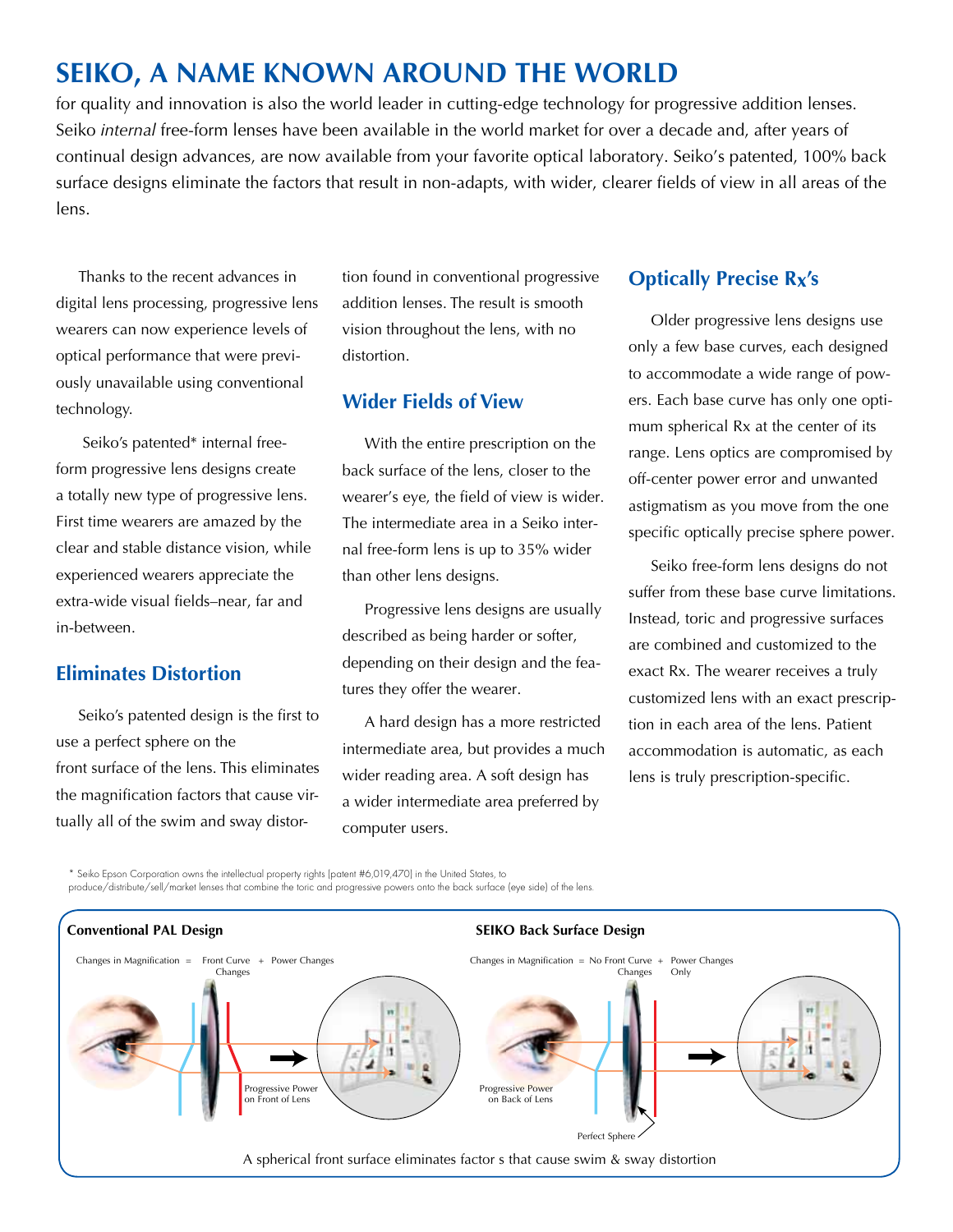

#### **Supercede & Supercede Ws**

Supercede & Supercede Ws lenses introduce advanced aspheric compensation (AAC) into the intermediate and near visual zones. AAC optimizes the optical performance of the lens in the as-worn position, taking into account eye rotation in relation to the visual and optical axis of the lens.

AAC reduces the aberrations caused by varying vertex distance, while compensating for pantoscopic tilt as the eyes converge from the fitting cross through the reading area. This is a tremendous benefit to patients with difficult prescriptions.

AAC alters surface power to deliver the prescribed power when the lens is positioned in front of the eye. This "measured power" is printed on the job envelope.

Supercede uses a softer design that is ideal for the active first time PAL wearer who needs a wide intermediate area. It is the correct choice for low to medium add powers and has a minimum fitting height of 16mm.

Supercede Ws lenses have a minimum fitting height of 14mm and use

a hard design that desirable in frames with a narrow B measurement. It provides a wide distance and extra wide near vision area. It is suited to seasoned wearers with difficult prescriptions, or medium to high add powers.

#### **Succeed & Succeed Ws**

At the basic level of internal design technology, Succeed & Succeed WS lenses are still highly advanced. Their design customizes aspheric compensation in the progressive channel based on the patient's complete Rx. The result is a much wider viewing areas throughout the lens.

Seiko Succeed has a soft design that is enjoyed by first time wearers. It is recommended for people with active lifestyles and for prescriptions with low to medium add powers. Succeed has a minimum fitting height of 17mm.

Seiko Succeed Ws is a hard design better suited to seasoned wearers and those with difficult prescriptions. It is recommended for prescriptions with medium to high add powers, and has a minimum fitting height of 15mm.